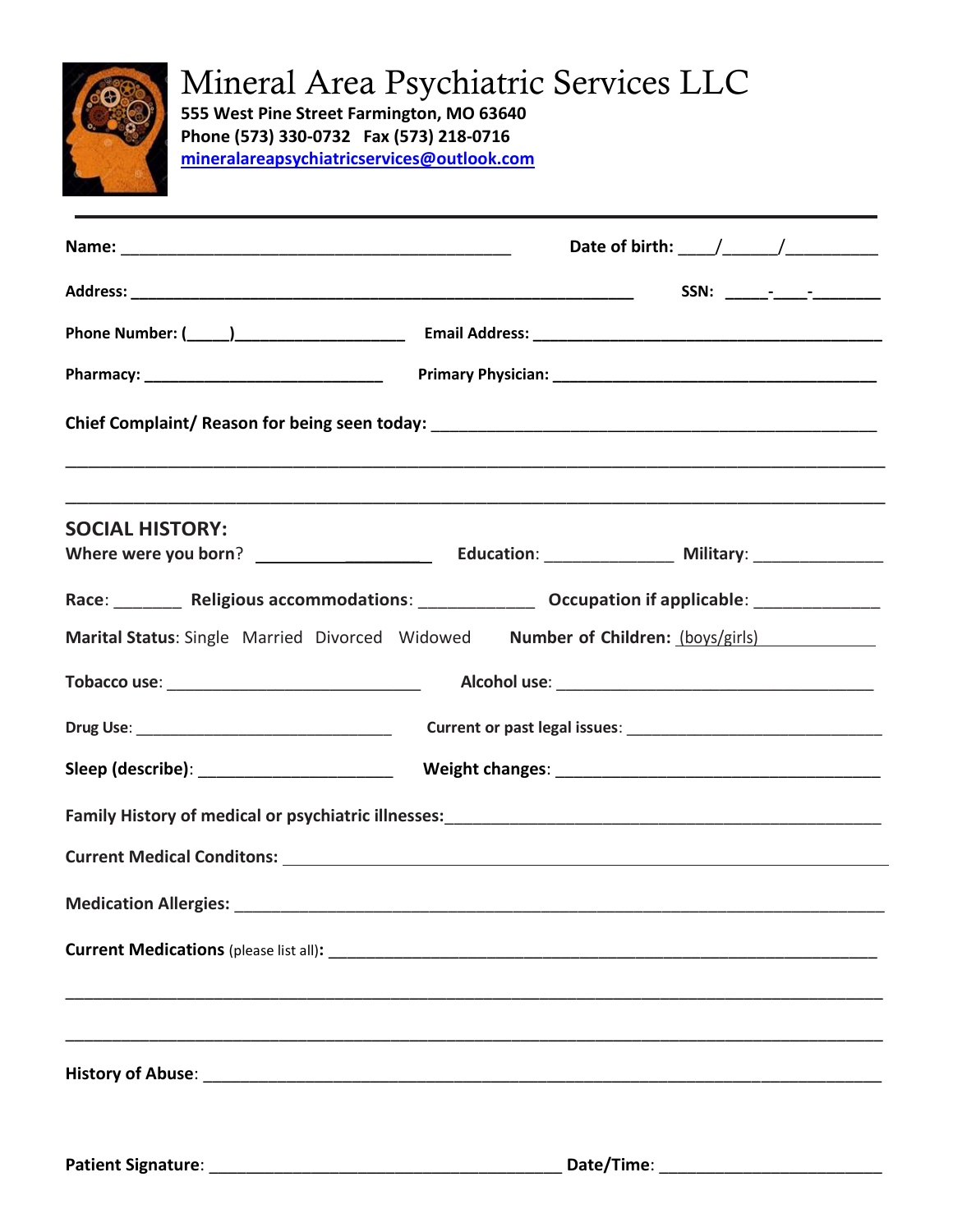

Mineral Area Psychiatric Services LLC

**555 West Pine Street Farmington, MO 63640 Phone (573) 330-0732 Fax (573) 218-0716 [mineralareapsychiatricservices@outlook.com](mailto:mineralareapsychiatricservices@outlook.com)**

## **Information Sheet**

- We are unable to see children. All patients will be 18 years of age and older
- Benzodiazepines will be minimally prescribed and any new prescriptions will have a discontinuation plan prior to initiation.
- Anyone prescribed a benzodiazepine will be subjected to Urine Drug Testing, prior to filling of prescription.
- No stimulants will be used at this practice.
- Please notify the provider if you are seeking disability. All patients must have been seen for 6-12 months, consecutively, before any documentation can be completed.
- All cancellation must be made 24 hours prior to appointment. Any cancelations without notice or no shows will be charged a \$30.00 dollar fee.
- 2 or more cancelations, within a 6 month period, may result in you being discharged from services through Mineral Area Psychiatric Services.
- You are responsible for any Co-pays, Co-Insurance, deductibles, and outstanding balances, at the time of your appointment.
- Any rejection or remaining balance, by your insurance company, must be paid prior to the next appointment.
- A service fee of \$30.00 will be charged on all returned checks. Balance must be paid before scheduling follow up appointment.
- There are associated fees with completion of requested forms. These fees will be determined by complexity and time associated with the form. Cost will be discussed at appointment.

**By signing this document you are acknowledging and accepting on information provided.**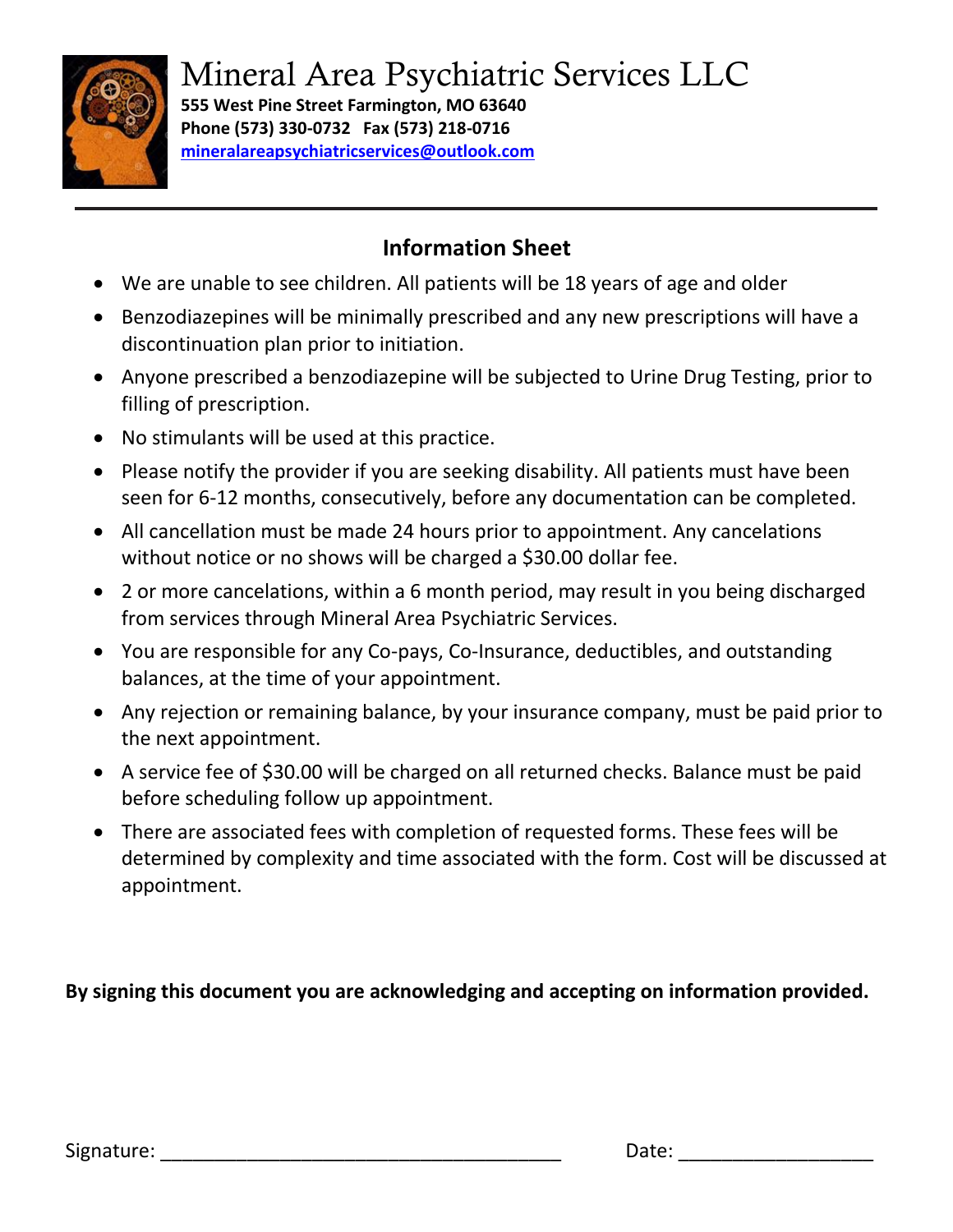

Mineral Area Psychiatric Services LLC

**555 West Pine Street Farmington, MO 63640 Phone (573) 330-0732 Fax (573) 218-0716 mineralareapsychiatricservices@outlook.com**

## **HIPAA AUTHORIZATION FORM**

Patient Name: Date: Date: Date: Date: Date: Date: Date: Date: Date: Date: Date: Date: Date: Date: Date: Date: Date: Date: Date: Date: Date: Date: Date: Date: Date: Date: Date: Date: Date: Date: Date: Date: Date: Date: Date

I give my permission for Mineral Area Psychiatric Services LLC to release ANY information about my mental health condition, prescriptions, and financial account to:

| Name: and the contract of the contract of the contract of the contract of the contract of the contract of the contract of the contract of the contract of the contract of the contract of the contract of the contract of the        |
|--------------------------------------------------------------------------------------------------------------------------------------------------------------------------------------------------------------------------------------|
| Name: <u>contract the contract of the contract of the contract of the contract of the contract of the contract of the contract of the contract of the contract of the contract of the contract of the contract of the contract o</u> |
| Name: experimental contracts and contracts of the contracts of the contracts of the contracts of the contracts of the contracts of the contracts of the contracts of the contracts of the contracts of the contracts of the co       |
| Below, I give my permission for Mineral Area Psychiatric Services LLC to release prescriptions, samples, forms and medical<br>records to:                                                                                            |
|                                                                                                                                                                                                                                      |
| Name: https://www.archive.com/communications/communications/communications/communications/communications/communications/communications/communications/communications/communications/communications/communications/communicatio       |
| Name: <u>example and the contract of the contract of the contract of the contract of the contract of the contract of the contract of the contract of the contract of the contract of the contract of the contract of the contrac</u> |
| The above mentioned person(s) will be required to provide photo ID when picking up requested items.                                                                                                                                  |
|                                                                                                                                                                                                                                      |
|                                                                                                                                                                                                                                      |
| By signing on the line below, I acknowledge that I was provided access to the Notice of Privacy Practices of<br>Mineral Area Psychiatric Services LLC.                                                                               |
|                                                                                                                                                                                                                                      |
|                                                                                                                                                                                                                                      |
| For Personal Representation of the Patient (if applicable)                                                                                                                                                                           |
| Print Name of Personal Representative: Name of Principal Action of the Action Contract of Personal Representative:                                                                                                                   |
| Representative's Relationship (i.e. parent/guardian/other, etc.): __________________________________                                                                                                                                 |
|                                                                                                                                                                                                                                      |
| I refuse to acknowledge I was provided access to the Notice of Privacy Practices of Mineral Area<br>Psychiatric Services LLC.                                                                                                        |